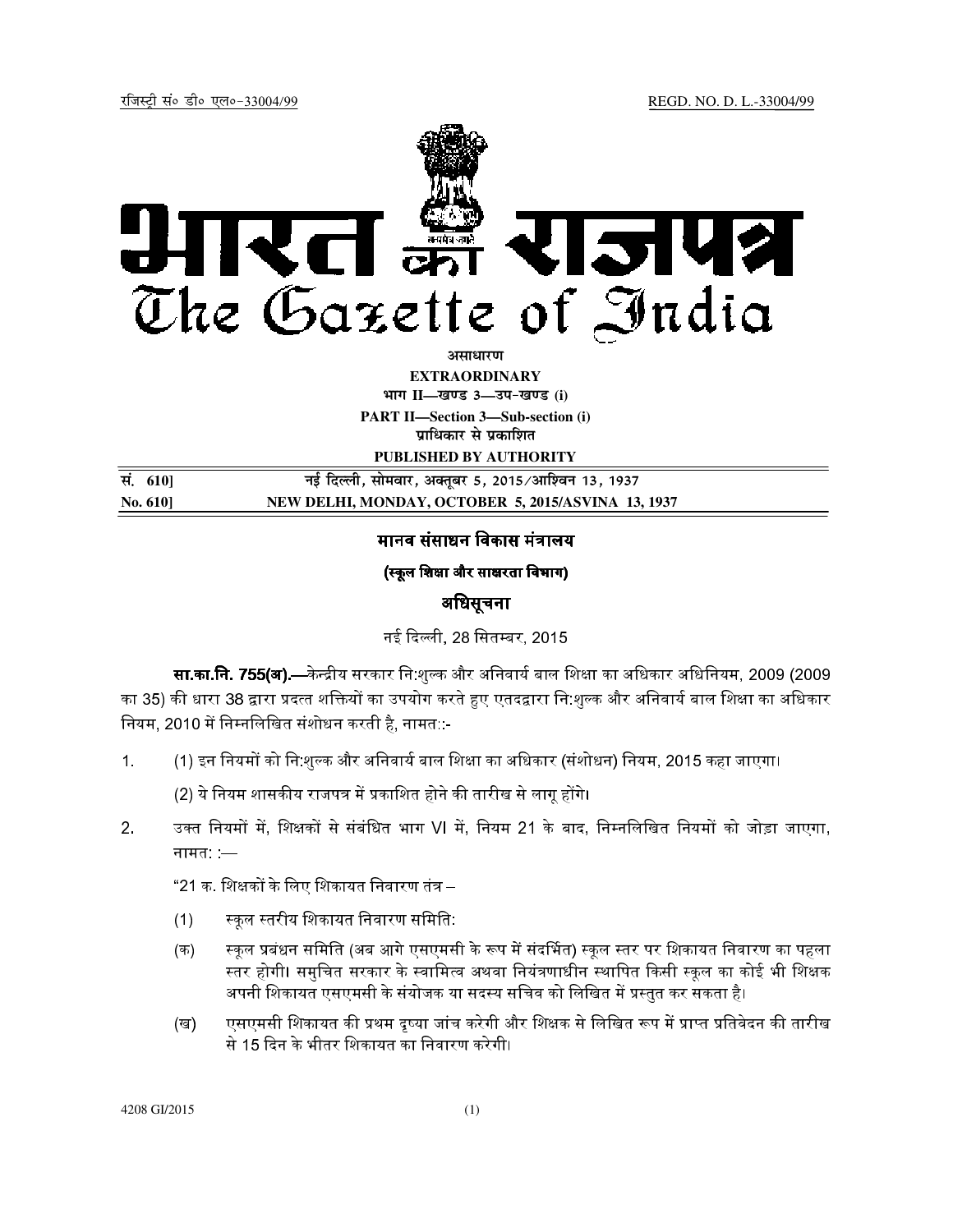- (ग) एसएमसी के संयोजक या सदस्य सचिव से कोई उत्तर प्राप्त न होने या असंतोषजनक उत्तर प्राप्त होने की स्थिति में शिक्षक अपना मामला ब्लॉक स्तरीय शिकायत निवारण समिति के समक्ष प्रस्तुत करने के लिए स्वतंत्र होगा।
- (2) ब्लॉक स्तरीय शिकायत निवारण समिति:
	- (क) समुचित सरकार द्वारा स्थापित अथवा नियंत्रित स्कूलों में शिक्षकों की शिकायतों के निवारण हेतु एक ब्लॉक स्तरीय शिकायत निवारण समिति होगी जिसमें खंड विकास अधिकारी अध्यक्ष के रूप में और खंड शिक्षा अधिकारी संयोजक या सदस्य सचिव के रूप में शामिल होंगे।
	- (ख) यह समिति शिकायतों का निवारण तीस दिन के भीतर करेगी।
	- (ग) समिति की ओर से प्रत्युत्तर प्राप्त न होने की स्थिति में, शिक्षक जिला-स्तरीय शिकायत निवारण समिति के समक्ष अपना मामला प्रस्तुत करने के लिए स्वतंत्र होगा।
	- (घ) संघ राज्य क्षेत्रों में, जहां, ब्लॉक स्तर नहीं है, वहां पर तालुका या पंचायत या वार्ड या आइलैण्ड स्तर जैसे विकल्पों पर विचार किया जा सकता है।
	- (ङ) ब्लाक स्तर समिति की बैठक आवश्यकतानुसार, परंतु, प्रत्येक तिमाही में कम से कम एक बार अवश्य आयोजित की जाएगी।
	- (3) जिला स्तरीय शिकायत निवारण समिति:
	- (क) शिक्षकों के लिए एक जिला-स्तरीय शिकायत निवारण समिति होगी, जिसमें, अध्यक्ष के रूप में जिलाधीश, जिला परिषद या नगर-परिषद के वरिष्ठ प्रतिनिधि और जिला शिक्षा अधिकारी शामिल होंगे। जिला शिक्षा अधिकारी, समिति का संयोजक या सदस्य सचिव होगा।
	- (ख) जिला-स्तरीय समिति तीन माह की अवधि के भीतर शिकायतों का निवारण करेगी।
	- (ग) यदि शिक्षक जिला-स्तरीय शिकायत निवारण समिति की सिफारिशों से संतुष्ट नहीं है, तो, वह राज्य-स्तरीय शिकायत निवारण समिति को अपनी अपील कर सकता है।
	- (घ) जिला-स्तरीय समिति की बैठक आवश्यकतानुसार, परंतु प्रत्येक तिमाही में कम से कम एक बार अवश्य आयोजित की जाएगी।
- (4) राज्य-स्तरीय शिकायत निवारण समिति:
	- (क) निदेशक (प्रारंभिक शिक्षा) की अध्यक्षता में एक समिति गठित की जाएगी, और इस समिति में समुचित सरकार के शिक्षा सचिव द्वारा नामित दो सदस्य शामिल होंगे। राज्य–स्तरीय शिकायत निवारण समिति की बैठक का आयोजन आवश्यकतानुसार, परंतु, प्रत्येक छमाही में कम से कम एक बार अवश्य किया जाएगा;
	- (ख) समिति, समुचित जांच-पड़ताल, जैसी भी वह उचित समझे, के पश्चात् नब्बे दिनों की अवधि के भीतर शिकायतों का निवारण करेगी।
- (5) समिति सेवा संबंधी मामले, निलंबन-आदेश और शिक्षा विभाग या स्कूल प्रबंधन द्वारा प्रारंभ की गई अनुशासनात्मक प्रक्रियाओं के अंतर्गत शास्तियों के मामलों पर विचार नहीं करेगी।
- (6) सर्वोच्च न्यायालय द्वारा कार्य-स्थल पर महिलओं के यौन-उत्पीड़न की रोकथाम पर जारी किए गए दिशा-निर्देशों के अनुपालन में महिला शिक्षकों के उत्पीड़न से संबंधित शिकायतों को वरीयता प्रदान की जाएगी और उनका निवारण अिवलंब कया जाएगा।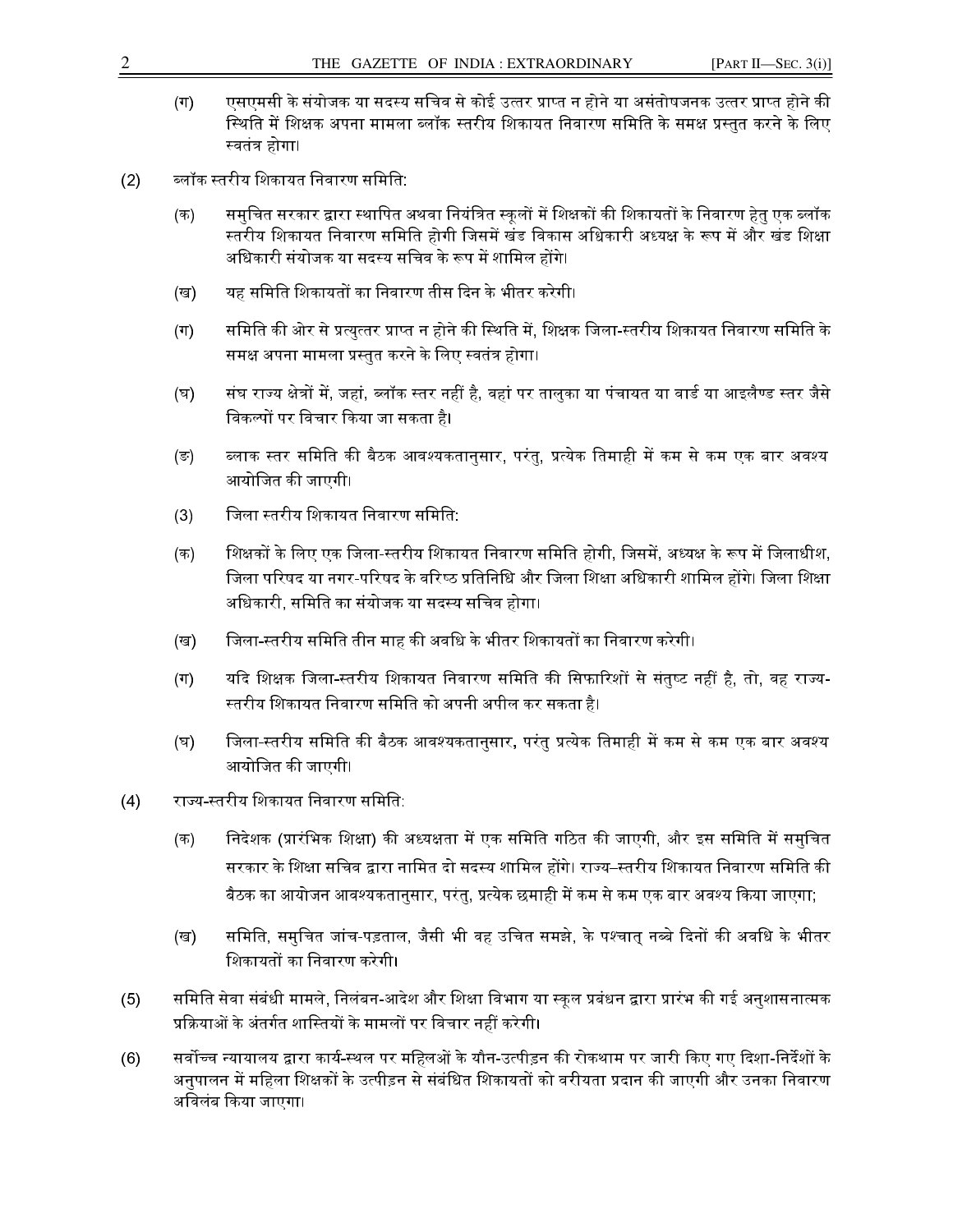(7) धारा 2 के उप-खण्ड (iii) और खण्ड (ढ) के उप-खण्ड (iv) में संदर्भित स्कूल प्रबंधन शिक्षकों की शिकायतों के निवारण के लिए पर्याप्त प्रक्रिया तंत्र उपलब्ध कराएगा।

[फा.सं. 1-10/2013-ईई.4]

रीना रे, अपर सिचव

**टिप्पणी**: दिनांक 1 अप्रैल, 2010 की संख्या जीएसआर 301(अ) के माध्यम से दिनांक 8 अप्रैल, 2010 को भारत के राजपत्र, असाधारण, भाग- $\rm{II}$ , खण्ड 3, उपखण्ड (1) में प्रमुख नियम प्रकाशित किए गए थे।

## **MINISTRY OF HUMAN RESOURCE DEVELOPMENT**

### **(Department of School Education and Literacy)**

### **NOTIFICATION**

#### New Delhi, the 28th September, 2015

**G.S.R. 755(E).—**In exercise of the power conferred by section 38 of the Right of Children to Free and Compulsory Education Act, 2009 (35 of 2009), the Central Government hereby makes the following amendments in the Right of Children to Free and Compulsory Education Rules, 2010, namely:-

**1.** (1) These rules may be called the Right of Children to Free and Compulsory Education (Amendment) Rules, 2015.

(2) They shall come into force on the date of their publication in the official Gazette.

**2.** In the said rules, in Part VI relating to Teachers, after rule 21, the following rules shall be inserted, namely:-

"21A. Grievance redressal mechanism for teachers-

(1) School Level Grievance Redressal Committee:

(a) The School Management Committee (hereinafter referred to as the SMC) shall be the first level of grievance redressal at School level. Any teacher of a school established, owned or controlled by the appropriate Government may submit his or her grievance in writing to the Convener or Member Secretary of the SMC.

(b) The SMC shall examine the grievance in the first instance and redress within fifteen days from the date of receipt of written representation from the teacher.

(c) In case of non-receipt of response or unsatisfactory response from the Convener or Member Secretary of the SMC, the teacher shall be free to represent his or her case to the Block Level Grievance Redressal Committee.

(2) Block Level Grievance Redressal Committee:

(a) For redressal of the grievances of teachers in the schools established or controlled by the appropriate Government, there shall be a Block Level Grievance Redressal Committee consisting of Block Development Officer as Chairperson and Block Education Officer as Convener or Member Secretary.

(b) The committee shall redress the grievances within thirty days.

(c) If in case of non receipt of response from the Committee the teacher shall be free to represent his or her case to the District Level Grievance Redressal Committee.

(d) In Union Territories, where there is no block level, other options may be considered such as Taluka or Panchayat or Ward or Island level.

(e) The Block Level Committee shall meet as per the requirement but at least once in every three months.

(3) District Level Grievance Redressal Committee: